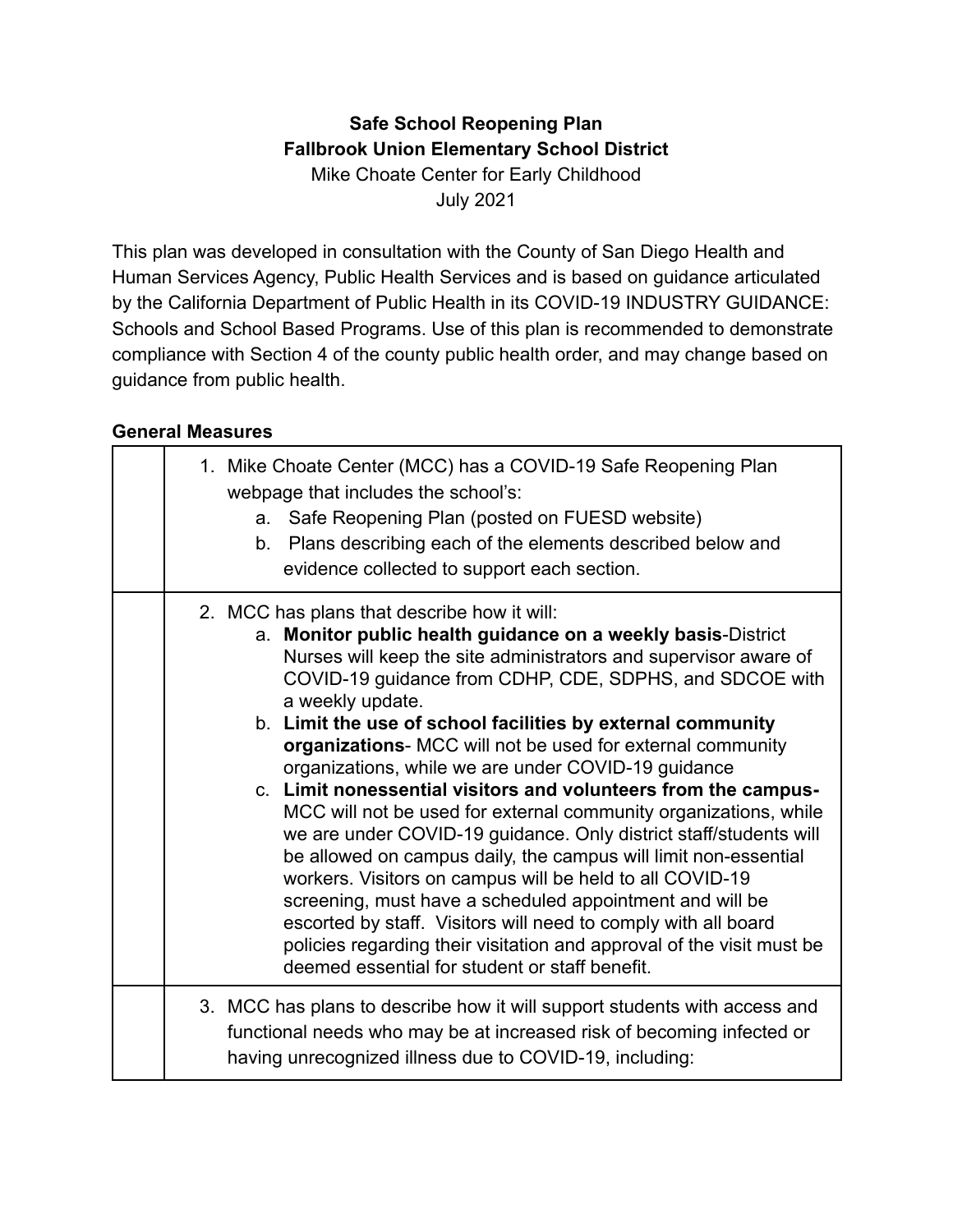| a. Review existing student health plans to identify students who<br>may need additional accommodations-Teachers/staff are<br>regularly reviewing student health plans to identify students who<br>may need additional accommodations. Teachers/staff annually<br>are trained by district nurses to support students with specific<br>health needs, how to manage Epipens, bloodborne pathogens,<br>and manage students with diabetes. All health plans are reviewed<br>with teachers and Admin at the beginning of the school year and<br>ongoing with new students. Monthly office meetings scheduled.<br>b. A process for engaging families for potentially unknown<br>concerns that may need to be accommodated. |
|---------------------------------------------------------------------------------------------------------------------------------------------------------------------------------------------------------------------------------------------------------------------------------------------------------------------------------------------------------------------------------------------------------------------------------------------------------------------------------------------------------------------------------------------------------------------------------------------------------------------------------------------------------------------------------------------------------------------|
| c. Identification of additional preparations for classroom and<br>non-classroom environments needed for groups that might                                                                                                                                                                                                                                                                                                                                                                                                                                                                                                                                                                                           |
| be at increased risk of becoming infected or having                                                                                                                                                                                                                                                                                                                                                                                                                                                                                                                                                                                                                                                                 |
| unrecognized illnesses. These include individuals who:                                                                                                                                                                                                                                                                                                                                                                                                                                                                                                                                                                                                                                                              |
| ■ Have limited mobility or require prolonged and close                                                                                                                                                                                                                                                                                                                                                                                                                                                                                                                                                                                                                                                              |
| contact with others, such as direct support providers                                                                                                                                                                                                                                                                                                                                                                                                                                                                                                                                                                                                                                                               |
| and family members-FUESD has identified all students                                                                                                                                                                                                                                                                                                                                                                                                                                                                                                                                                                                                                                                                |
| with special needs. Students with unique needs are                                                                                                                                                                                                                                                                                                                                                                                                                                                                                                                                                                                                                                                                  |
| serviced first in specialized classrooms and when                                                                                                                                                                                                                                                                                                                                                                                                                                                                                                                                                                                                                                                                   |
| applicable participate in our supplemental programs.                                                                                                                                                                                                                                                                                                                                                                                                                                                                                                                                                                                                                                                                |
| Additional training and protocols have been put in place to                                                                                                                                                                                                                                                                                                                                                                                                                                                                                                                                                                                                                                                         |
| match the needs of the students and their IEPs.                                                                                                                                                                                                                                                                                                                                                                                                                                                                                                                                                                                                                                                                     |
| ■ Have trouble understanding information or practicing<br>preventive measures, such as hand washing and                                                                                                                                                                                                                                                                                                                                                                                                                                                                                                                                                                                                             |
| physical distancing-See above (i)                                                                                                                                                                                                                                                                                                                                                                                                                                                                                                                                                                                                                                                                                   |
| May not be able to communicate symptoms of<br>п                                                                                                                                                                                                                                                                                                                                                                                                                                                                                                                                                                                                                                                                     |
| illness-See above (i)                                                                                                                                                                                                                                                                                                                                                                                                                                                                                                                                                                                                                                                                                               |
|                                                                                                                                                                                                                                                                                                                                                                                                                                                                                                                                                                                                                                                                                                                     |
| 4. MCC has complied with Cal-OSHA requirements to:<br>a. Conduct site-specific hazard assessments-Through the JPA all                                                                                                                                                                                                                                                                                                                                                                                                                                                                                                                                                                                               |
| staff participated in Cal-OSHA training to understand hazard                                                                                                                                                                                                                                                                                                                                                                                                                                                                                                                                                                                                                                                        |
| assessment<br>b. Develop and Implement an effective plan to protect                                                                                                                                                                                                                                                                                                                                                                                                                                                                                                                                                                                                                                                 |
| employees- Staff understands how to appropriately use and store                                                                                                                                                                                                                                                                                                                                                                                                                                                                                                                                                                                                                                                     |
| supplies provided and the types of protections needed based on<br>material use.                                                                                                                                                                                                                                                                                                                                                                                                                                                                                                                                                                                                                                     |

# **Promote Healthy Hygiene Practices**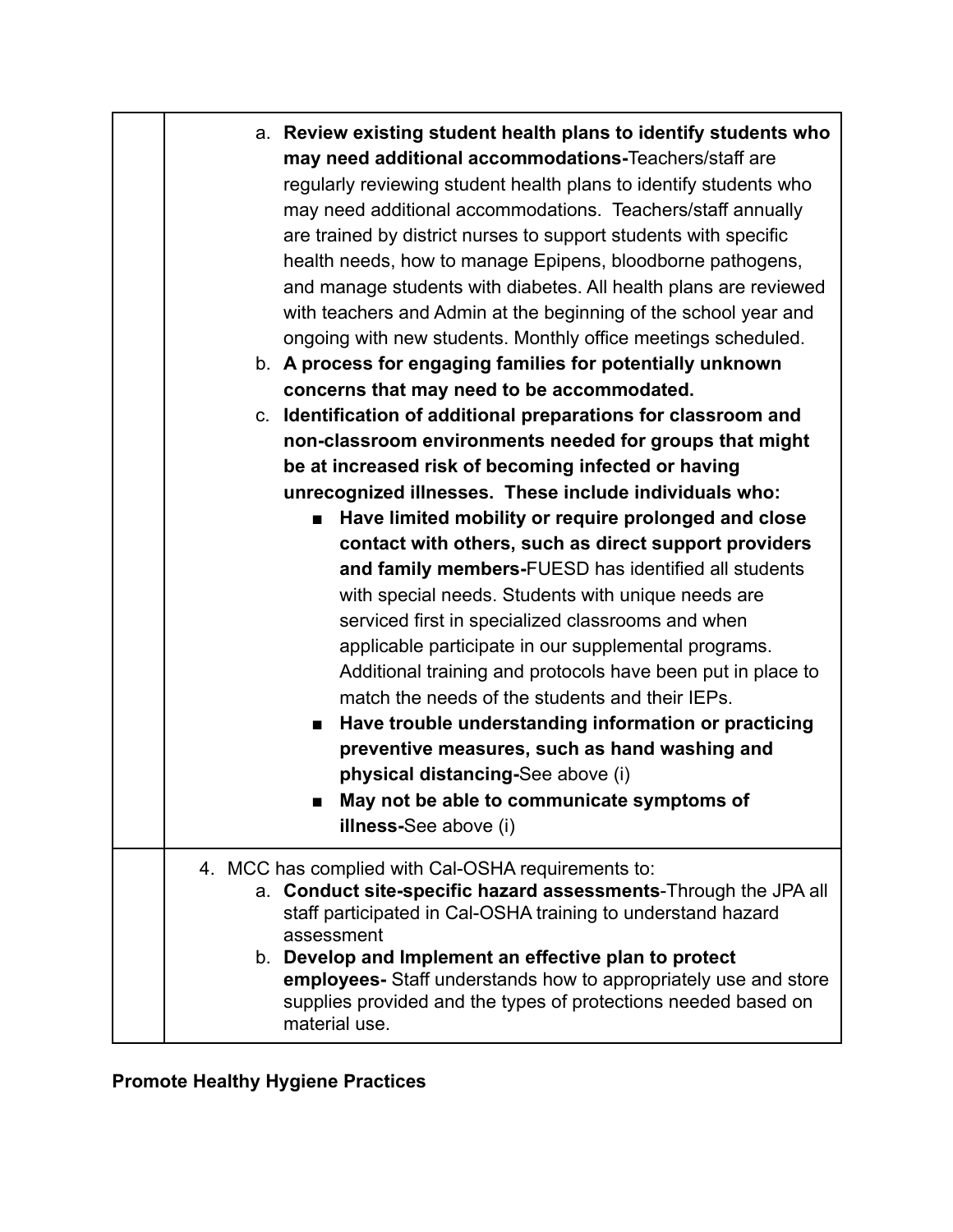| 5. MCC has developed plans to teach and reinforce washing hands,<br>avoiding contact with one's eyes, nose, and mouth, and covering coughs<br>and sneezes among students and staff. Certificated and Classified Staff<br>training was held on July 20, 2021. The plans describe how the school<br>will teach students and remind to:<br>a. Use tissue to wipe their nose and to cough/sneeze inside a tissue<br>or their elbow                                                                                                                                                                                                                                                                                                                                                                                                                                                                  |
|-------------------------------------------------------------------------------------------------------------------------------------------------------------------------------------------------------------------------------------------------------------------------------------------------------------------------------------------------------------------------------------------------------------------------------------------------------------------------------------------------------------------------------------------------------------------------------------------------------------------------------------------------------------------------------------------------------------------------------------------------------------------------------------------------------------------------------------------------------------------------------------------------|
| b. Wash their hands frequently throughout the day, including before<br>and after eating; after coughing or sneezing; after being outside;<br>and before and after using the restroom.<br>c. Wash their hands for 20 seconds with soap, rubbing thoroughly<br>after application, and use paper towels (or single-use cloth<br>towels) to dry hands thoroughly.                                                                                                                                                                                                                                                                                                                                                                                                                                                                                                                                   |
| d. Use fragrance-free hand sanitizer when handwashing is not<br>practicable. Sanitizer must be rubbed into hands until completely<br>dry.                                                                                                                                                                                                                                                                                                                                                                                                                                                                                                                                                                                                                                                                                                                                                       |
| Ethyl alcohol-based hand sanitizers are preferred and<br>$\blacksquare$<br>should be used when there is the potential of unsupervised<br>use by children. Isopropyl hand sanitizers are more toxic<br>when ingested or absorbed in skin.<br>Do not use hand sanitizers that may contain methanol which can<br>be hazardous when ingested or absorbed.<br>Children under age 9 shall use hand sanitizer under adult<br>$\blacksquare$<br>supervision only. Poison Control will be called if consumed:<br>1-800-222-1222, along with other appropriate authorities.                                                                                                                                                                                                                                                                                                                               |
| 6. MCC has developed plans to ensure that staff and students wash their<br>hands or use hand sanitizer frequently throughout the day. The plan<br>describes how the school will:<br>a. Provide regular and frequent access to handwashing<br>facilities, including, to the extent practicable, handwashing<br>stations near classrooms- Routines will be established that<br>provide regular and frequent access to handwashing facilities<br>(classroom sinks, handwashing stations, and restroom sinks)<br>inside or near classrooms.<br>b. Prevent congregations in bathrooms-appropriate adult<br>supervision will be provided in and near the restrooms at all times<br>c. Develop routines enabling students and staff to regularly<br>wash their hands at staggered intervals- Implement routines<br>enabling students and staff to regularly wash their hands at<br>staggered intervals |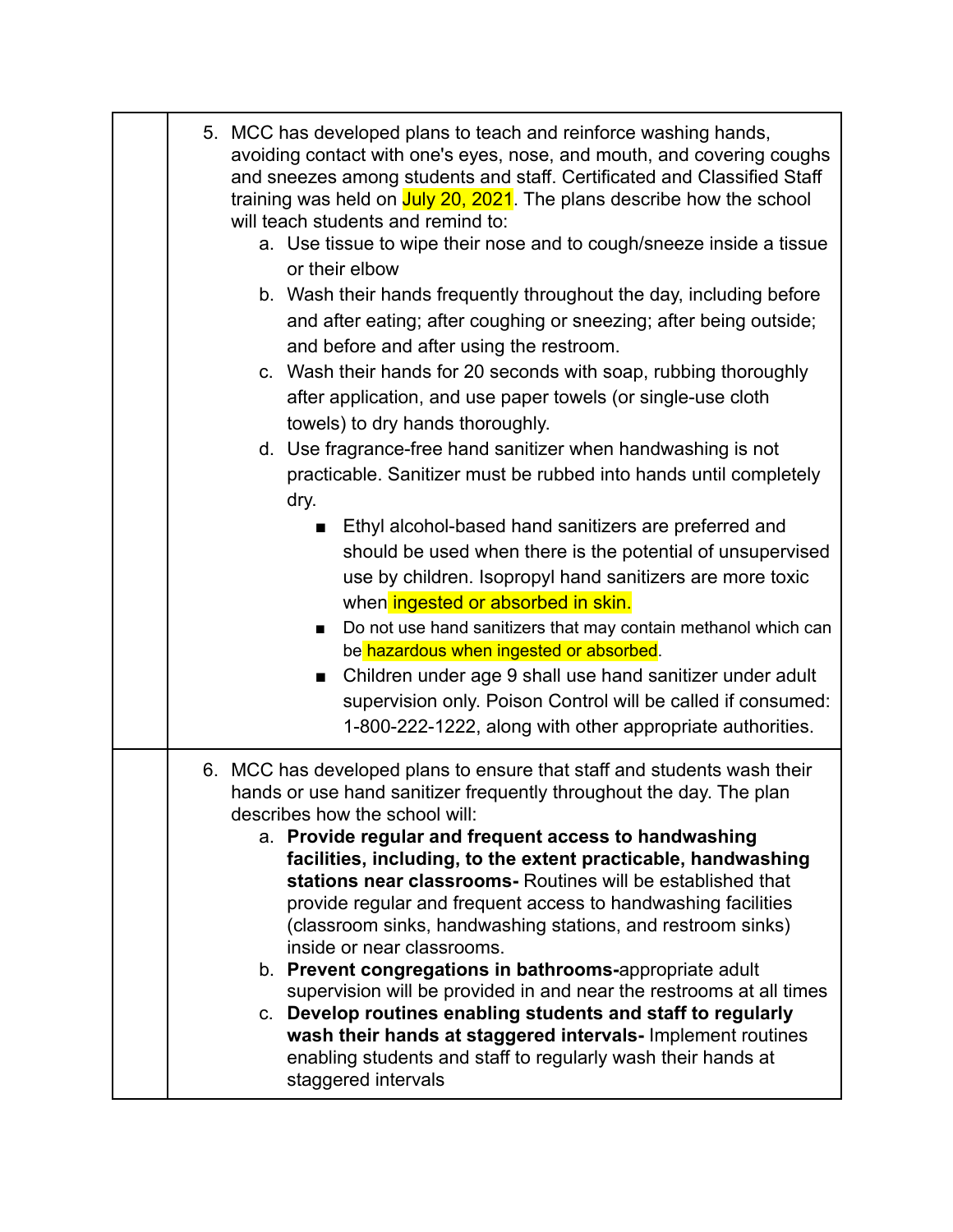| e. Ensure adequate supplies to support healthy hygiene<br>behaviors, including soap, tissues, no-touch trash cans, face<br>coverings, and hand sanitizers with at least 60 percent ethyl<br>alcohol for staff and children who can safely use hand sanitizer.                                                        |
|----------------------------------------------------------------------------------------------------------------------------------------------------------------------------------------------------------------------------------------------------------------------------------------------------------------------|
| 7. MCC has developed plans to teach and reinforce the use of cloth face<br>coverings, masks, or face shields. The plans include, but is not limited<br>to:                                                                                                                                                           |
| a. Unless otherwise required by the state, county or school<br>district, all employees and visitors should wear a face<br>covering when physical distancing is not practicable-<br>Requirement is that all employees, classified and<br>■<br>certificated, and visitors are to wear a face covering when<br>indoors. |
| 1. Facial shields will be allowed in place of face                                                                                                                                                                                                                                                                   |
| coverings when servicing students for pedagogical                                                                                                                                                                                                                                                                    |
| or developmental reasons, as long as the wearer                                                                                                                                                                                                                                                                      |
| maintains physical distance from others, to the                                                                                                                                                                                                                                                                      |
| extent practicable                                                                                                                                                                                                                                                                                                   |
| 2. Front office has consistent protocols, a safety                                                                                                                                                                                                                                                                   |
| station at the entrance of the school with additional                                                                                                                                                                                                                                                                |
| face coverings.                                                                                                                                                                                                                                                                                                      |
| Students will wear face coverings as outlined:                                                                                                                                                                                                                                                                       |
| 1. Pre-k - at all times when indoors, unless exempt.<br>Students who refuse to wear a facial covering will<br>be sent home.                                                                                                                                                                                          |
| 2. A face covering or shield should be removed for                                                                                                                                                                                                                                                                   |
| meals, snacks, or outdoor recreation. Student facial                                                                                                                                                                                                                                                                 |
| coverings should be stored in a clean paper bag.                                                                                                                                                                                                                                                                     |
| 3. Students may bring a face covering from home or                                                                                                                                                                                                                                                                   |
| one will be provided at school.                                                                                                                                                                                                                                                                                      |
| 4. Information contained in the CDPH Guidance for the                                                                                                                                                                                                                                                                |
| Use of Face Coverings should be provided to staff                                                                                                                                                                                                                                                                    |
| and families, which discusses the circumstances in                                                                                                                                                                                                                                                                   |
| which face coverings must be worn and the                                                                                                                                                                                                                                                                            |
| exemptions, as well as any policies, work rules, and                                                                                                                                                                                                                                                                 |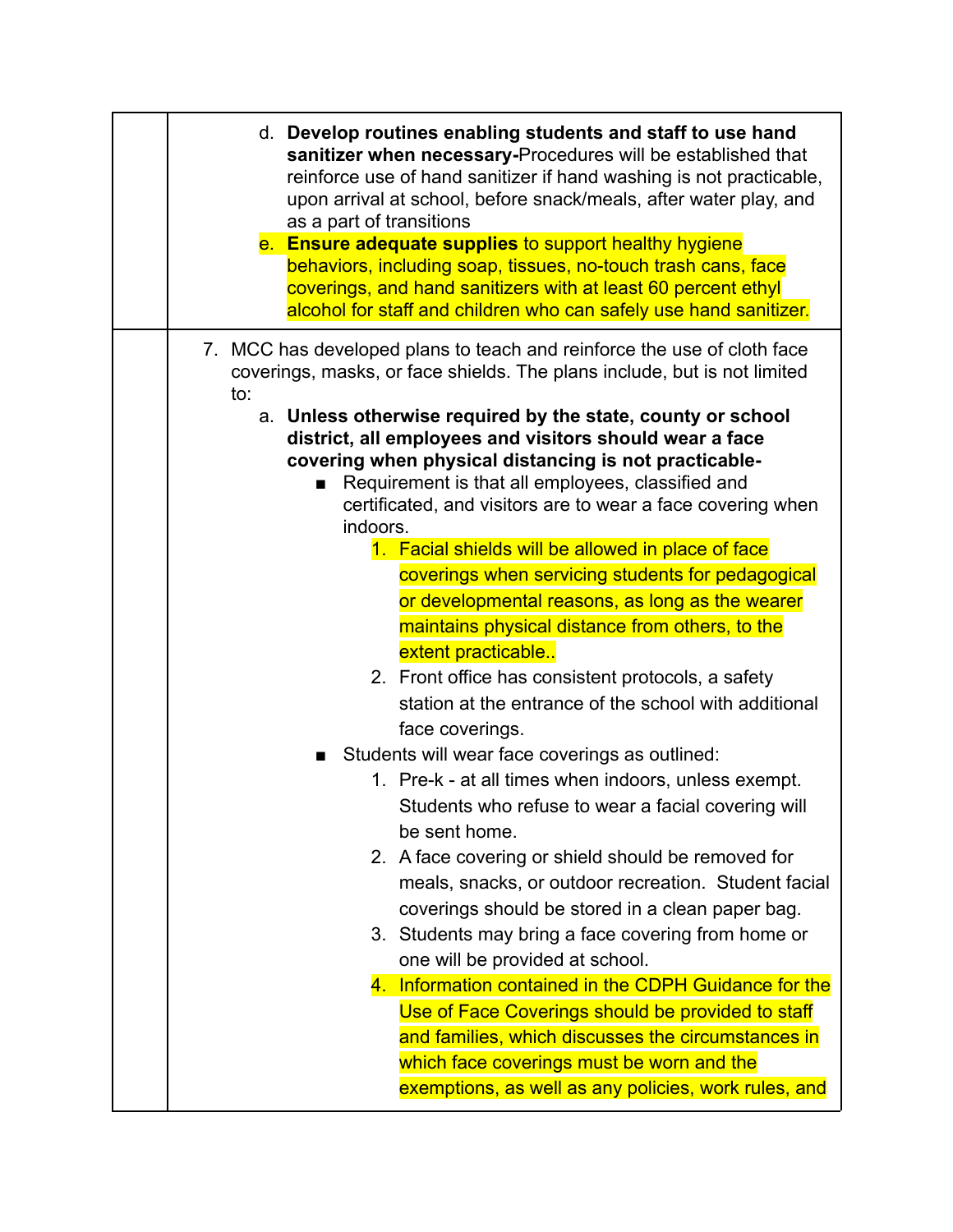| practices the employer has adopted to ensure the<br>use of face coverings.                                                                                                                                                                                                                                                                                                                                                                                                                                                                                                                                                                                     |
|----------------------------------------------------------------------------------------------------------------------------------------------------------------------------------------------------------------------------------------------------------------------------------------------------------------------------------------------------------------------------------------------------------------------------------------------------------------------------------------------------------------------------------------------------------------------------------------------------------------------------------------------------------------|
| <b>Norkers or other persons handling or serving food must</b>                                                                                                                                                                                                                                                                                                                                                                                                                                                                                                                                                                                                  |
| use gloves in addition to face coverings.                                                                                                                                                                                                                                                                                                                                                                                                                                                                                                                                                                                                                      |
|                                                                                                                                                                                                                                                                                                                                                                                                                                                                                                                                                                                                                                                                |
| b. Describe situations when physical distancing may not be<br>practicable, such as school buses or other settings where<br>space may be insufficient.<br>Physical distancing may not be practicable when<br>transitioning to the classroom, through the office area, at<br>drop off and pick up, the drop off and pick up staging area<br>in the front of the school, or when transitioning to the lunch<br>area or outdoor restrooms, and, if applicable, school                                                                                                                                                                                              |
| buses.<br>c. Facial shields will be allowed in place of face coverings when it is<br>necessary for a person's face to be visible during interactions.<br>d. Information regarding proper use, removal, and washing of cloth<br>face coverings will be reviewed at the return to school training<br>and staff meeting with written instructions provided and with<br>parents at time of enrollment and prior to return to school. The<br>parent will be mailed information regarding all policies and<br>procedures related to COVID-19 Health and Safety.                                                                                                      |
| 8. MCC has adequate supplies on hand to support healthy hygiene<br>behaviors, including soap, tissues, no-touch trash cans, face coverings<br>and hand sanitizers with 60 percent ethyl alcohol for staff and children<br>who can safely use hand sanitizer.<br>a. The Fallbrook Union Elementary School district will work with the<br>California Governor's Office of Emergency Services (CalOES)<br>and the California Department of Public Health (CDPH) to ensure<br>continued support with procurement and distribution of personal<br>protective equipment for staff that require it. FUESD currently<br>has appropriate PPE supplies needed for staff. |
| 9. Employers should provide and ensure staff use face coverings and all<br>required protective equipment.<br>a. MCC will provide a reusable face cover to all students, staff and<br>visitors who request/need one in accordance with CDPH<br>guidelines and all required protective equipment.<br>b. Front office supplies available to all, and every staff member will                                                                                                                                                                                                                                                                                      |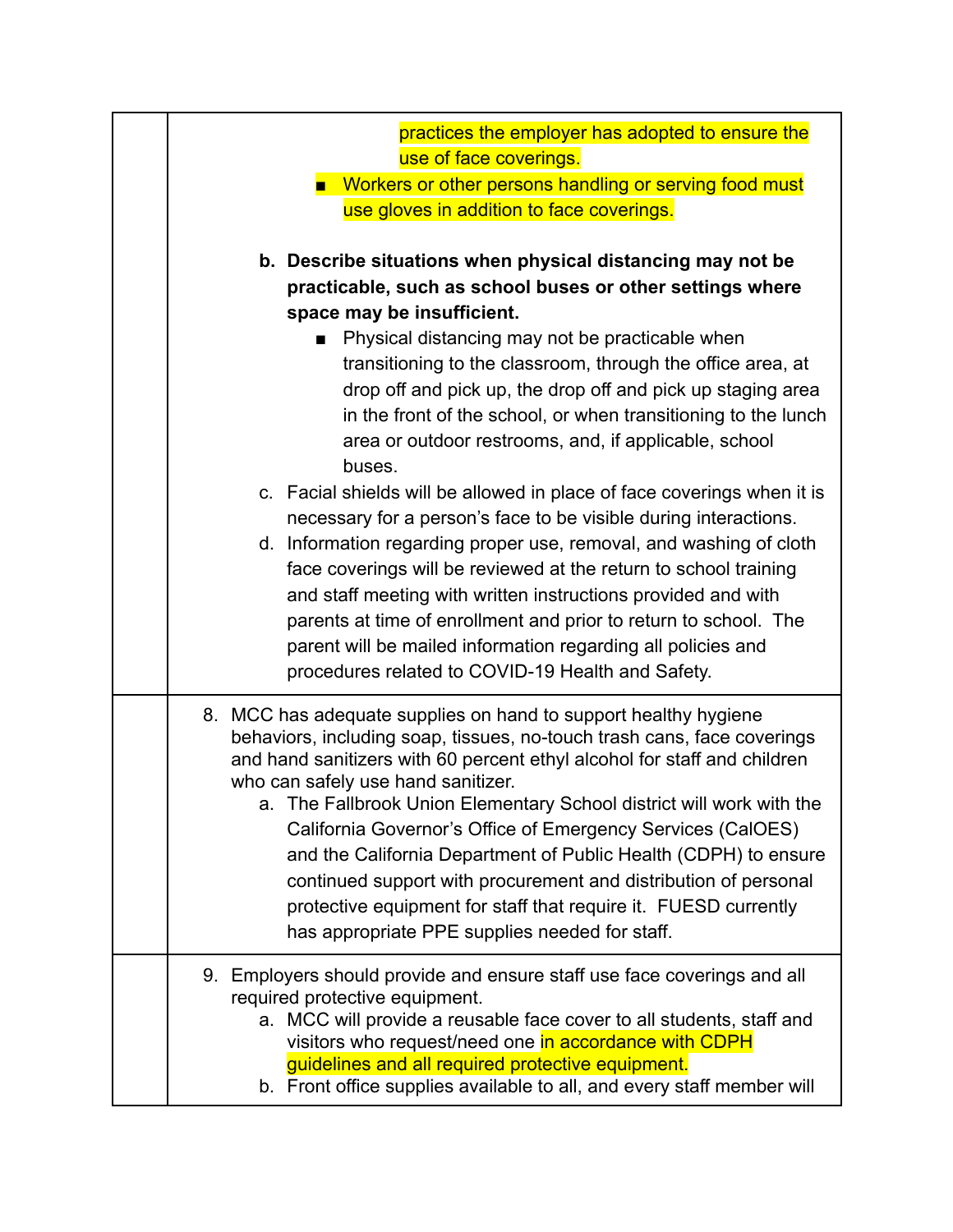| receive wipes, hand sanitizer, and kleenex.                                                                                                                                                                                                                                                                                                                                                                                                                                                                                                                                                                                                                                                                                                                                                                        |
|--------------------------------------------------------------------------------------------------------------------------------------------------------------------------------------------------------------------------------------------------------------------------------------------------------------------------------------------------------------------------------------------------------------------------------------------------------------------------------------------------------------------------------------------------------------------------------------------------------------------------------------------------------------------------------------------------------------------------------------------------------------------------------------------------------------------|
| 10. The school has a sufficient supply of personal protective equipment<br>(PPE) necessary to protect employees. The plans specify the type of<br>PPE needed for tasks performed by employees.<br>a. The Fallbrook Union Elementary School District has a sufficient<br>supply of personal protective equipment (PPE) necessary to<br>protect employees who require it and to implement plans. The<br>plans specify that the district has established PPE requirements<br>for various employee types and has made distinctions for<br>employees who require face coverings and/or facial shields<br>and/or PPE Masks, when applicable.<br>This list of employee types is available upon request from<br>the district office Human Resources Department.<br>Employees will be trained upon return to work regarding |
| levels and types of PPE or facial covering will be required<br>for all.                                                                                                                                                                                                                                                                                                                                                                                                                                                                                                                                                                                                                                                                                                                                            |

| <b>Face Coverings</b> |                                                                                                                                                                                                                                                                                                                                                                                                                                                                  |  |
|-----------------------|------------------------------------------------------------------------------------------------------------------------------------------------------------------------------------------------------------------------------------------------------------------------------------------------------------------------------------------------------------------------------------------------------------------------------------------------------------------|--|
|                       | 11. MCC will use face coverings in accordance with CDPH guidelines<br>unless a person is exempt as explained in the guidelines, particularly in<br>indoor environments, on school buses, and areas where physical<br>distancing alone is not sufficient to prevent disease transmission. MCC<br>has developed plans to:<br>a. Teach and reinforce use of face coverings, or face shields.<br>b. Remind students not to touch the face covering and to wash their |  |
|                       | hands frequently.                                                                                                                                                                                                                                                                                                                                                                                                                                                |  |
|                       | c. Provide information to families on proper use, removal, and<br>washing of cloth face coverings.                                                                                                                                                                                                                                                                                                                                                               |  |
|                       | d. Provide training on how people who are exempted from wearing<br>a face covering will be addressed.                                                                                                                                                                                                                                                                                                                                                            |  |

## **Ensure Teacher and Staff Safety**

| 12. MCC has developed plans to ensure teacher and staff safety. The plans<br>include, but are not limited to:                                                         |
|-----------------------------------------------------------------------------------------------------------------------------------------------------------------------|
| a. Ensuring staff maintain physical distancing from each other.<br>b. Ensuring staff use face coverings in accordance with CDPH<br>guidelines and Cal/OSHA standards. |
| c. Conducting all staff meetings, professional development and                                                                                                        |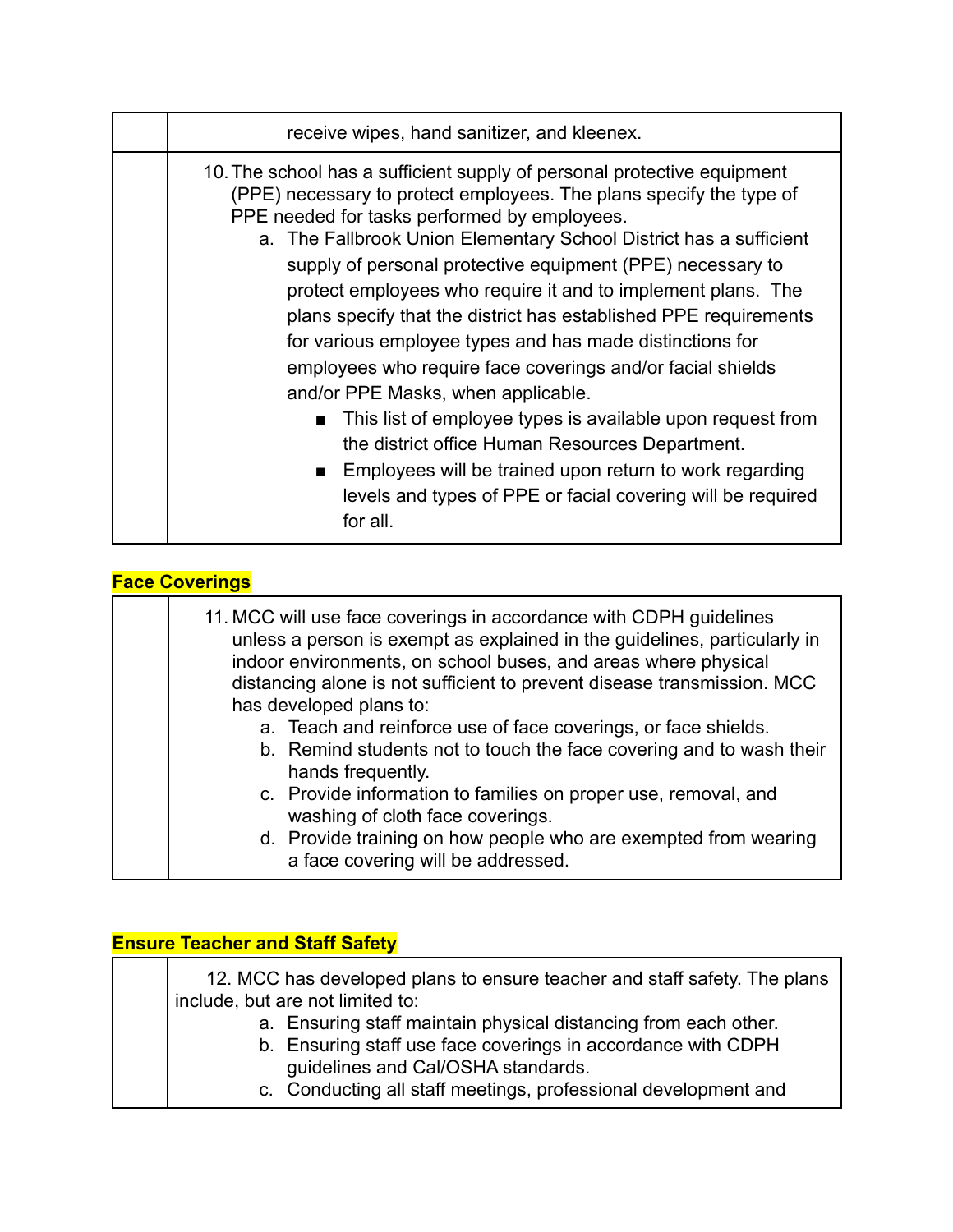| education, and other activities involving staff with physical<br>distancing measures in place, outdoors, or virtually.<br>d. Minimizing the use of and congregation of adults in staff rooms,<br>break rooms, and other settings.<br>e. Implement procedures for daily symptom monitoring for staff. |  |
|------------------------------------------------------------------------------------------------------------------------------------------------------------------------------------------------------------------------------------------------------------------------------------------------------|--|
|------------------------------------------------------------------------------------------------------------------------------------------------------------------------------------------------------------------------------------------------------------------------------------------------------|--|

## **Intensify Cleaning, Disinfection and Ventilation**

| 13. MCC has developed plans that describe how frequently touched surfaces<br>within the school will be cleaned and disinfected at least daily, and as<br>practicable, frequently throughout the day by trained staff. Frequently touched<br>surfaces include:<br>Door handles<br>$\bullet$<br>Light switches<br>$\bullet$<br>Sink handles<br><b>Bathroom surfaces</b><br>Tables<br><b>Student Desks</b><br>Chairs                                                                                                                                            |
|--------------------------------------------------------------------------------------------------------------------------------------------------------------------------------------------------------------------------------------------------------------------------------------------------------------------------------------------------------------------------------------------------------------------------------------------------------------------------------------------------------------------------------------------------------------|
| 14. The Fallbrook Union Elementary School District has developed plans that<br>describe how:<br>a. Frequently touched surfaces on school buses will be cleaned and<br>disinfected at least daily, and as practicable, frequently throughout the<br>day by trained staff.<br>b. Buses will be thoroughly cleaned after transporting any individual who is                                                                                                                                                                                                     |
| exhibiting symptoms of COVID-19.<br>a. Bus drivers are provided disinfectant wipes and disposable<br>gloves to support disinfection of frequently touched surfaces<br>during the day.                                                                                                                                                                                                                                                                                                                                                                        |
| 15. The Fallbrook Union Elementary School District has developed a plan for<br>cleaning and sanitation which incorporates the following elements:<br>a. Primary cleaning products used are those approved for use<br>against COVID-19 on the Environmental Protection Agency<br>(EPA)-approved list "N" and follow product instructions.<br>b. To reduce the risk of asthma related to disinfecting, programs<br>should aim to select disinfectant products on list "N" with<br>asthma-safer ingredients (hydrogen peroxide, citric acid or lactic<br>acid). |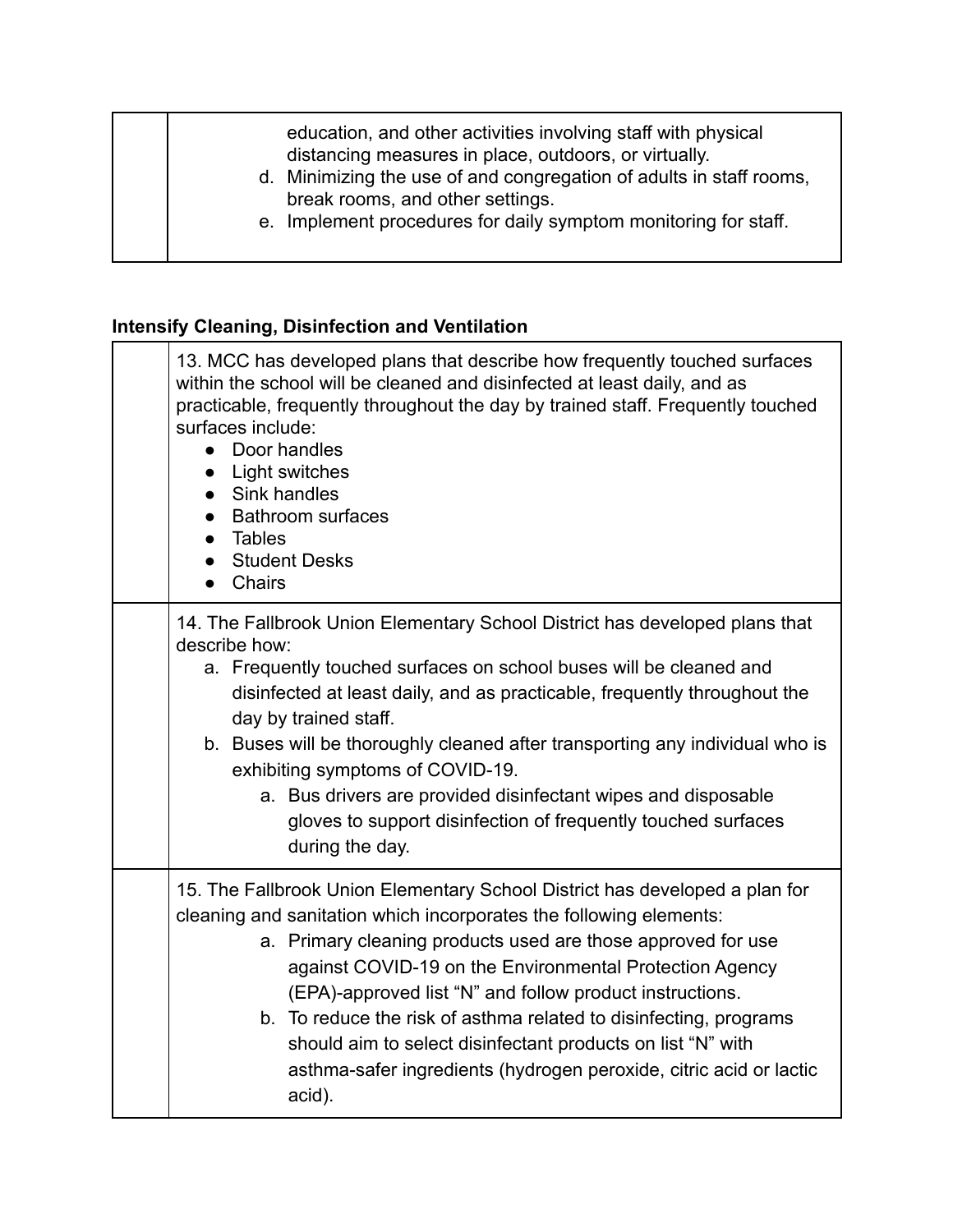|  | c. Depending on supply chain availability, FUESD will attempt to<br>avoid products that mix these ingredients with peroxyacetic<br>(peracetic) acid, sodium hypochlorite (bleach) or quaternary<br>ammonium compounds, which can cause asthma.                                                                                                                                                          |
|--|---------------------------------------------------------------------------------------------------------------------------------------------------------------------------------------------------------------------------------------------------------------------------------------------------------------------------------------------------------------------------------------------------------|
|  | b. Use disinfectants labeled to be effective against emerging viral<br>pathogens, following label directions for appropriate dilution rates<br>and contact times. Provide employees training on the chemical<br>hazards, manufacturer's directions, on Cal/OSHA requirements                                                                                                                            |
|  | for safe use and as applicable and required by the Healthy<br><b>Schools Act.</b>                                                                                                                                                                                                                                                                                                                       |
|  | c. Custodial staff with the responsibility of cleaning and disinfecting<br>the school site will be equipped with proper protective equipment,<br>including gloves, eye protection, respiratory protection, and other<br>appropriate protective equipment as required by the product<br>instructions. All products must be kept out of children's reach and<br>stored in a space with restricted access. |
|  | d. FUESD has established increased cleaning and disinfecting                                                                                                                                                                                                                                                                                                                                            |
|  | schedules in order to avoid both under and over use of cleaning<br>products.                                                                                                                                                                                                                                                                                                                            |

#### **Implementing Distancing Inside and Outside the Classroom**

16. MCC has developed plans that describe the measures that will be used to maintain 6-feet between students in the following settings, as practicable. If the school determines 6-feet cannot practicabley be maintained between students in one or more of the following settings, the plan also describes the reasons physical distancing is not practicable for each setting and describes the measures that will be used to maximize the space between students.

- a. School bus stops- Students will wear face coverings and line up single file at minimum arms distance.
- b. School buses- facial coverings or face shields as needed will be worn to provide the least risk for student and driver. Each bus will be equipped with extra unused face coverings.
- c. During daily symptom and temperature screening of students masks will be worn and place markers will be visually provided to support distancing.
- d. While students are entering campus and waiting for their first class to begin- students will be assigned outdoor assistants to walk them to class and help students maintain social distance in an assigned area.
- e. During meal periods- students will be assigned a specific area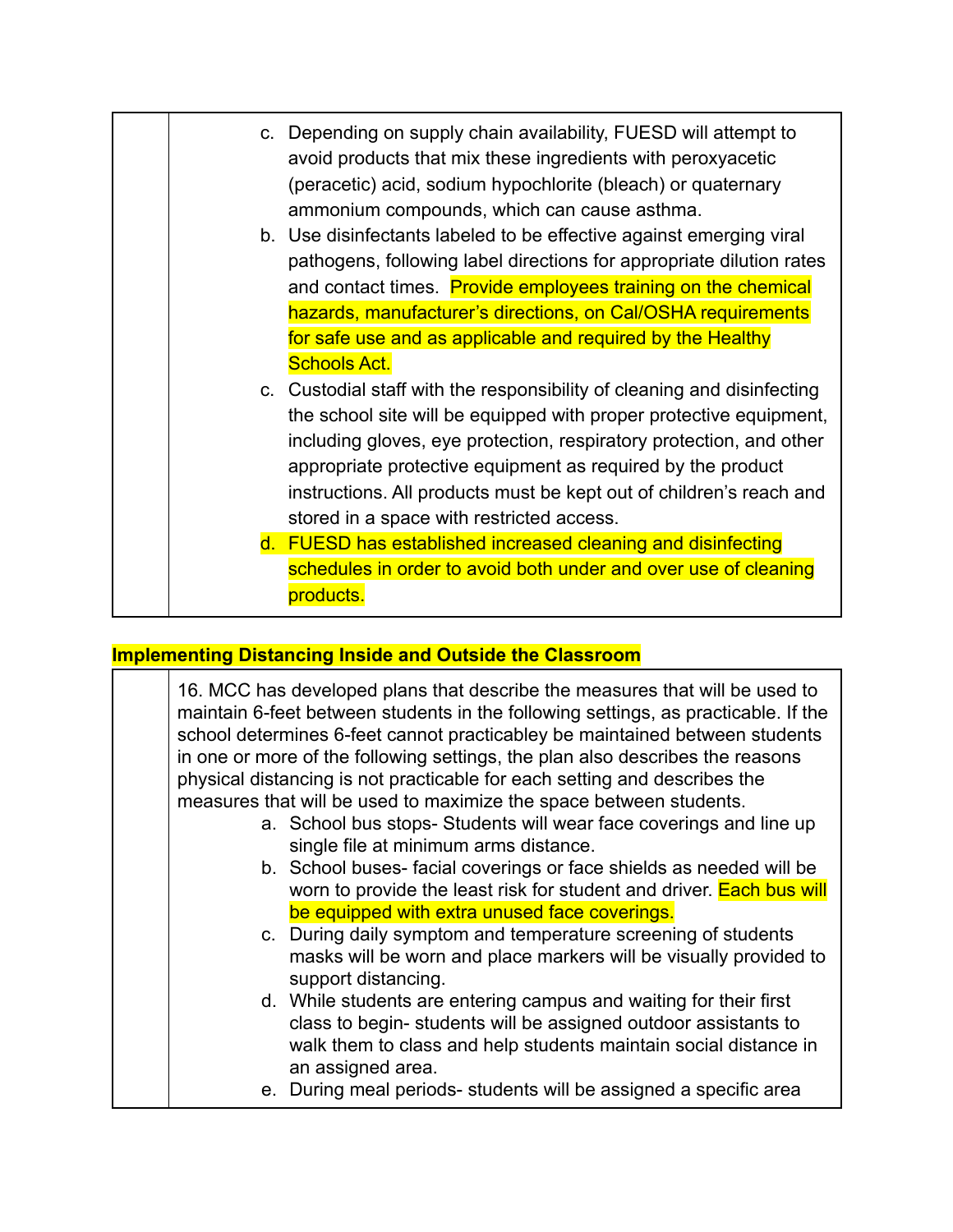| designated only for their stable group with staggered transition<br>times to support social distancing to the greatest extent possible.<br>During recess- designated zones will be assigned to stable<br>f.<br>groups to support social distancing. Students must remain in the<br>same space and in cohorts as small and consistent as<br>practicable.                                                                                                                                         |
|-------------------------------------------------------------------------------------------------------------------------------------------------------------------------------------------------------------------------------------------------------------------------------------------------------------------------------------------------------------------------------------------------------------------------------------------------------------------------------------------------|
| e. During passing periods- if other groups will be transitioning<br>simultaneously, students will wear facial coverings.<br>f. Classrooms and other instructional spaces- will have desks and<br>tables arranged to support social distancing to the greatest extent<br>possible. Carpet markers will be used to support social distance<br>spacing within the stable group, and students within the stable<br>group will be assigned small group play centers allowing for<br>social distance. |
| g. Restrooms- will be monitored to ensure that students will not<br>congregate and only one student will use the sink at a time. This<br>will also allow for frequent cleaning and sanitizing between stable<br>groups, as possible.                                                                                                                                                                                                                                                            |
| h. Locker rooms will not be used while we are under COVID-19<br>guidance.                                                                                                                                                                                                                                                                                                                                                                                                                       |
| i. While students are exiting the campus, during transitions, drop off<br>and pick up, or traveling through office space, masks will be worn<br>and a limit will be placed on how many people will be allowed in<br>the office areas to ensure social distance to the greatest extent<br>possible.                                                                                                                                                                                              |
| Activities that involve singing will only take place outdoors.<br>j.,<br>k. Band and Choir practice and performances will not be permitted.<br>School buses- Space will be maximized between students and<br>L.<br>between students and the driver and open windows to the                                                                                                                                                                                                                      |
| greatest extent practicable.<br>m. Before and After School programs- TBD<br>n. Extracurricular and co-curricular programs will not be allowed<br>while we are under COVID-19 guidance to ensure limited group<br>sizes and ensure that student groups remain stable to the<br>greatest extent possible.                                                                                                                                                                                         |
| 17. MCC plan for scheduling students uses the following measures to the<br>greatest extent practicable:<br>a. Staggered schedules for recess/outdoor activities.                                                                                                                                                                                                                                                                                                                                |
| b. An arrival and departure routine that is outdoors and limits<br>visitors on the campus has been created to minimize scheduling<br>challenges for families.                                                                                                                                                                                                                                                                                                                                   |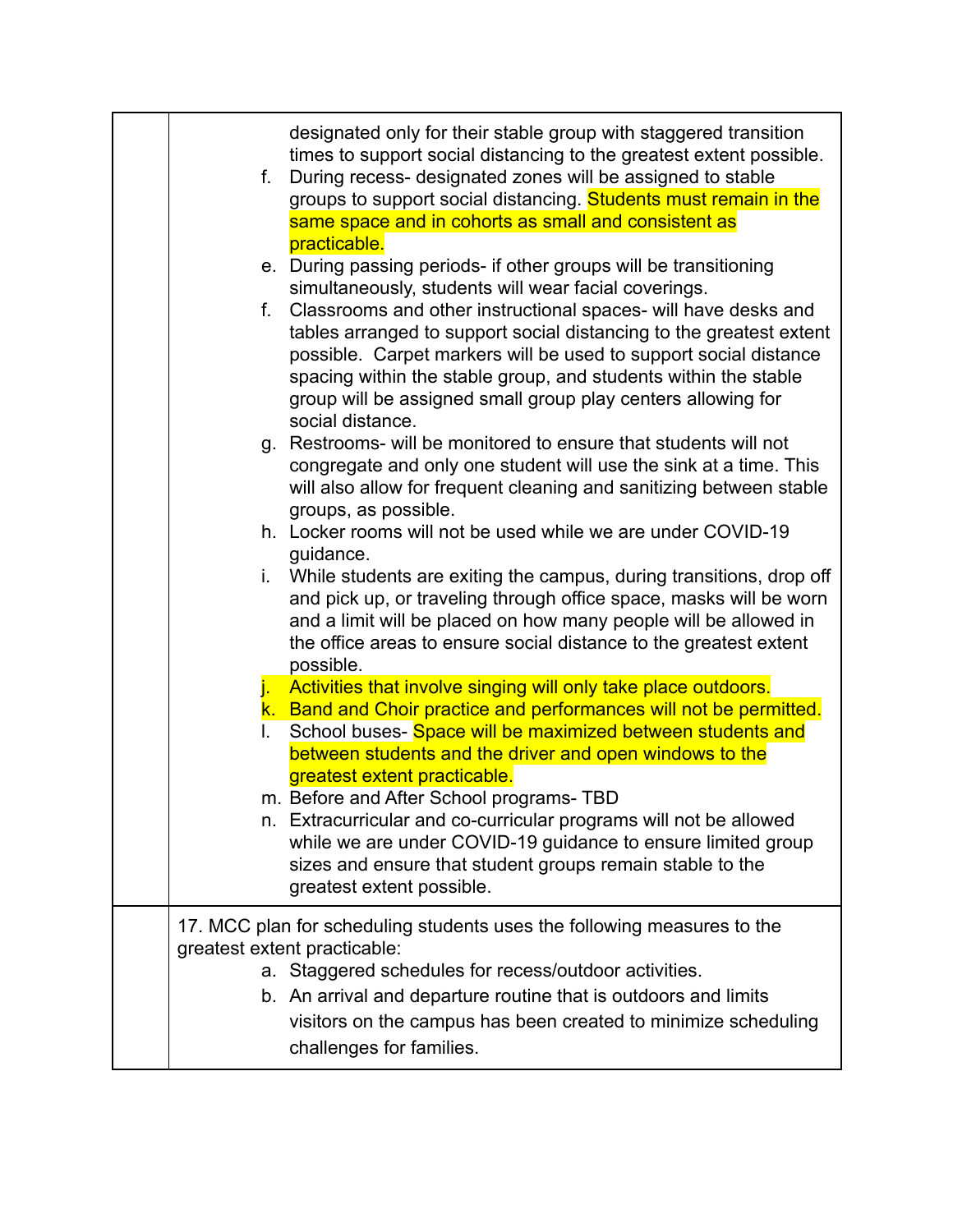|    | c. MCC has plans in place to escort students for drop off and pick<br>up, limiting visitors on campus and exchanges between stable<br>groups. By maintaining stable groups the school is limiting the<br>number of staff and adults in direct contact with students as well<br>as student-to-student contact.<br>d. Other protocols will be in place to limit direct contact with others<br>as much as practicable.                                                                                                                                                                                                                                                                                                                                                                                                                                                                                                                                                                                                                                                                                                                                                                                                                                                                                                                                                                                                                                                                                                                                                                                                                                                                                                                                                                                                                                             |
|----|-----------------------------------------------------------------------------------------------------------------------------------------------------------------------------------------------------------------------------------------------------------------------------------------------------------------------------------------------------------------------------------------------------------------------------------------------------------------------------------------------------------------------------------------------------------------------------------------------------------------------------------------------------------------------------------------------------------------------------------------------------------------------------------------------------------------------------------------------------------------------------------------------------------------------------------------------------------------------------------------------------------------------------------------------------------------------------------------------------------------------------------------------------------------------------------------------------------------------------------------------------------------------------------------------------------------------------------------------------------------------------------------------------------------------------------------------------------------------------------------------------------------------------------------------------------------------------------------------------------------------------------------------------------------------------------------------------------------------------------------------------------------------------------------------------------------------------------------------------------------|
| f. | 18. MCC plan to limit student mixing uses the following measures to the<br>greatest extent practicable:<br>a. Students will remain in the same "stable" group in assigned<br>spaces, as consistently as practicable. These stable groups will<br>be made up of the small group of students and classroom<br>teachers, to the greatest extent possible.<br>b. There will be minimal movement of students and teachers or staff<br>as much as practicable. Teachers will remain with the same<br>group of students for an entire session. Specific staff will be<br>assigned as outdoor staff, with facial covering protocols, to<br>support limited interactions between staff members. Due to the<br>age group of students, social distancing will need to be supported<br>by escorts throughout the campus.<br>c. Activities will be redesigned to stagger schedules, assign play<br>zones, and support student groups to maintain stable groupings.<br>Furniture and play spaces will be designed to maintain separation<br>to the greatest extent possible.<br>d. Staff has developed instructions and been trained to maximize<br>spacing and ways to minimize movements in both indoor and<br>outdoor spaces that are easy for students to understand and are<br>developmentally appropriate.<br>e. Students are assigned their own individual cubbies for turning in<br>work and storing instructional materials.<br>Schedules and plans have been developed to minimize<br>congregation on campus and movement between groups.<br>Entrance and exit routes for the main office and campus have<br>been designated.<br>g. Outdoor play zones have been created, so that individual classes<br>can be assigned a designated area.<br>h. Common areas will only be used when social distancing is<br>practicable. Common areas will be used in a staggered, |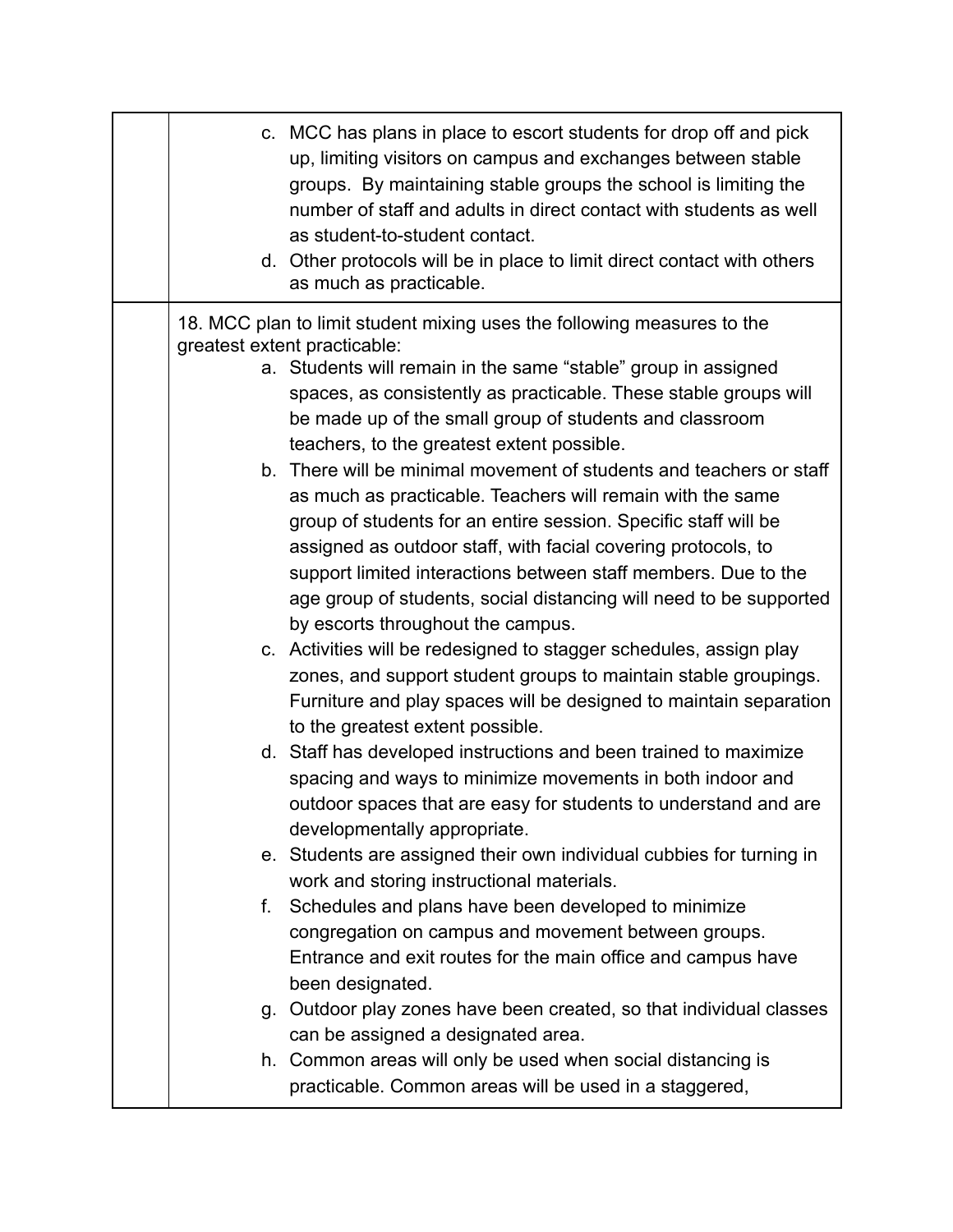| scheduled manner with properly spaced occupants and<br>disinfecting in between uses.<br>Meals will be served in classrooms or outdoors, on designated<br>j.<br>days. All meals are individually served, sharing of food, utensils<br>and other meal items is prohibited.<br>Visitors and volunteers on campus will be limited. Campus visits<br>j.<br>are outlined in the board policy and the parent handbook and will<br>require adherence to COVID-19 Health and Safety protocols.                                                                                                                                                                                                                                                                                                                                                                                                                                                                                                                                                                                                                                                                                                                                                                                                                                                                                                         |
|-----------------------------------------------------------------------------------------------------------------------------------------------------------------------------------------------------------------------------------------------------------------------------------------------------------------------------------------------------------------------------------------------------------------------------------------------------------------------------------------------------------------------------------------------------------------------------------------------------------------------------------------------------------------------------------------------------------------------------------------------------------------------------------------------------------------------------------------------------------------------------------------------------------------------------------------------------------------------------------------------------------------------------------------------------------------------------------------------------------------------------------------------------------------------------------------------------------------------------------------------------------------------------------------------------------------------------------------------------------------------------------------------|
| 19. MCC has developed plans to maximize space between seating and desks.<br>Distance teacher and other staff desks at least six feet away from student<br>desks. Consider ways to establish separation of students through other means<br>if practicable, such as, six feet between desks, where practicable, partitions<br>between desks, markings on classroom floors to promote distancing or<br>arranging desks in a way that minimizes face-to-face contact. The plans<br>describe:<br>a. How physical distancing will be maintained<br>Classrooms- small group size, visual spacing reminders,<br>п<br>designated play areas, tables, and student material<br>cubbies<br>School buses- when applicable, drivers and students will<br>$\blacksquare$<br>be distanced appropriately, based on seating<br>arrangements, to the greatest extent possible<br>Outdoor tables and play zones will be established, and<br>$\blacksquare$<br>staff will be assigned to support students with maintaining<br>appropriate distance and maintaining each stable group<br>b. Plexiglass and other barriers will be used to support the main office<br>reception area, and the quarantine space.<br>c. When employees are working directly with students, including students with<br>disabilities or students that require physical redirection, appropriate protective<br>measures will be employed. |

#### **Sports and ExtraCurricular Activities**

21. MCC has developed a plan for sports and extracurricular activities which incorporates the following elements: a. MCC will not participate in outdoor and indoor sporting events, assemblies, dances, rallies, field trips, and other activities that require close contact or that would promote congregating. b. Physical education is permitted only when physical distancing of at least six feet is practicable and with a stable chort, such as a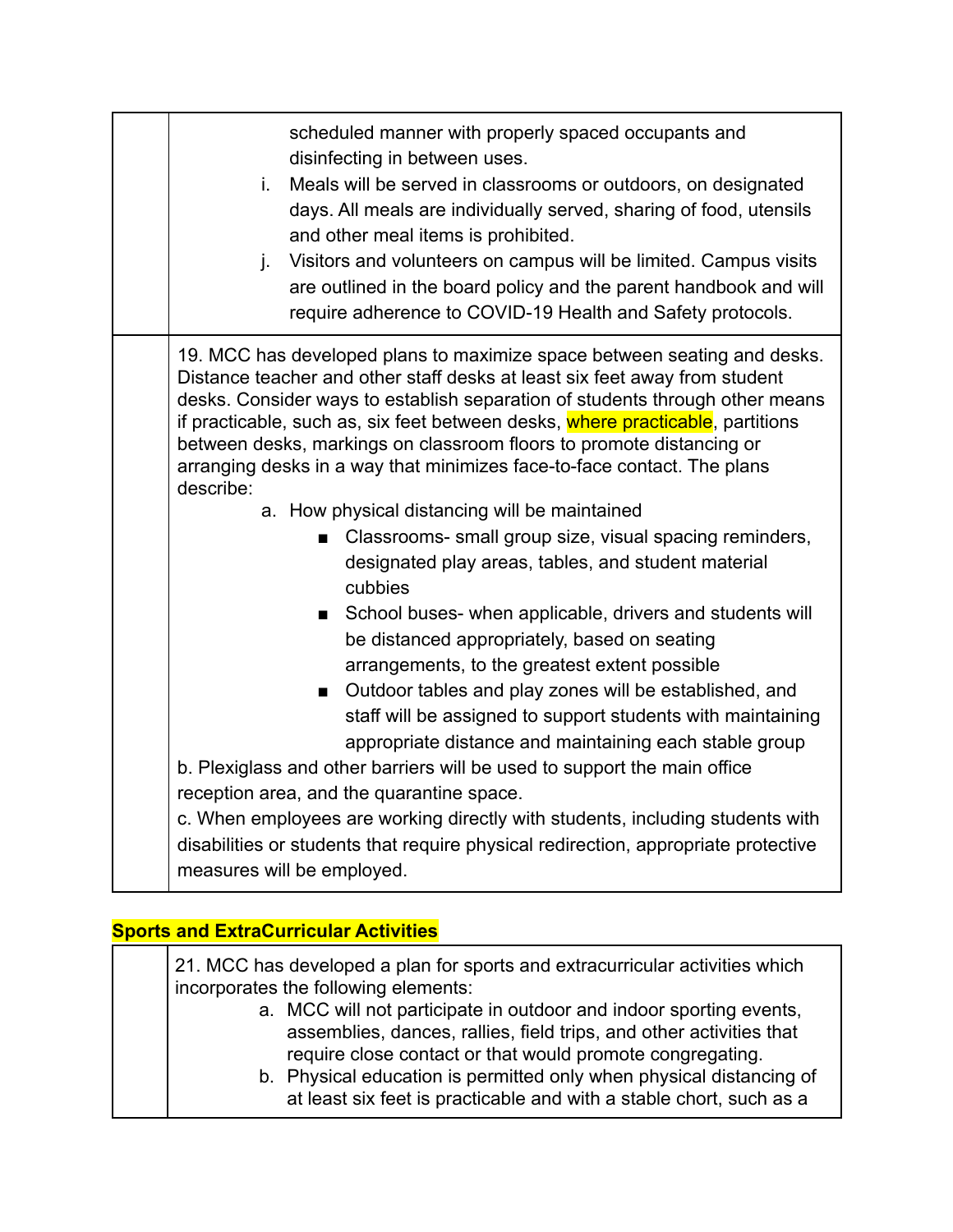| class. Activities should take place outside to the maximum extent<br>practicable.                                                 |
|-----------------------------------------------------------------------------------------------------------------------------------|
| c. WHF will avoid equipment sharing, and if unavoidable, clean and<br>disinfect shared equipment between use by different people. |

#### **Limit Sharing**

22. WHF has developed plans that describe how it will limit use of shared objects and equipment, and when unavoidable, how items will be cleaned and disinfected between uses. Frequently shared objects include but are not limited to toys, games, art supplies, learning aids, books, electronic equipment, and playground equipment. William H. Frazier's plan describes:

- a. Each student's belongings will be stored separately in their individual storage area. Personal belongings will be limited on campus and will be taken home each day to be cleaned.
- b. Such as crayons, glue, art supplies, etc, to the greatest extent practicable.
	- All classroom supplies will be limited to the use of the classroom stable group only
	- In between each session or stable group of students shared items will be cleaned and disinfected between uses
	- Protocols will be established for removal of items from circulation, indoor or outdoor, that require immediate attention (toys or items placed in student's mouth, etc)

#### **Train All Staff and Educate Families**

|  | 23. WHF has a plan that describes how it will train all staff and provide<br>educational materials to families in the following safety actions:                                                                                                                                                                                                                                          |
|--|------------------------------------------------------------------------------------------------------------------------------------------------------------------------------------------------------------------------------------------------------------------------------------------------------------------------------------------------------------------------------------------|
|  | a. Enhanced sanitation practices- annual staff is trained in<br>appropriate practices at the initial staff meeting, new staff receive<br>individualized training upon arrival at site, if they did not attend<br>the initial staff meeting. Substitutes upon check-in to site the first<br>time review all COVID-19 protocols required at the site for the<br>position they are filling. |
|  | b. Physical distancing guidelines- will be a part of initial staff<br>training, and reviewed with parents at orientation (in-person or<br>virtual). Signage will be posted on campus.                                                                                                                                                                                                    |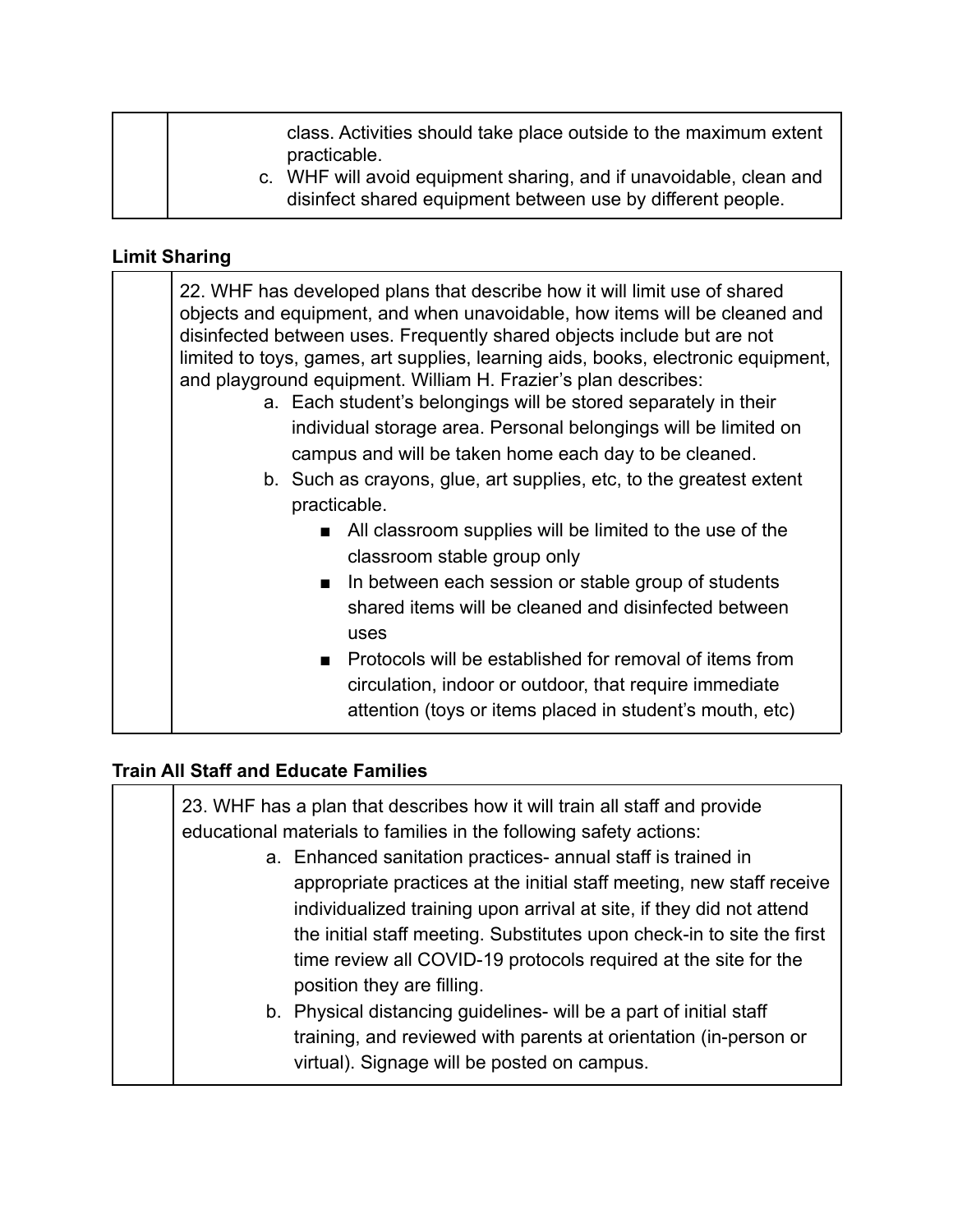|         | c. Proper use, removal, and washing of face coverings- will be                 |
|---------|--------------------------------------------------------------------------------|
|         | reviewed with staff at initial training, and with parents at                   |
|         | orientation (in-person or virtual). Signage will be posted to                  |
|         | remind campus employees and visitors of this practice.                         |
|         | d. Screening practices- will be reviewed with all employees prior to           |
|         | their return to work, parents will be made aware of daily active               |
|         | screening practices during orientation (in-person or virtual).                 |
|         | e. COVID-19 specific symptom identification- will be shared with               |
|         | both staff and parents prior to the return to school. Staff and                |
|         | parents will receive updates as needed and information.                        |
|         | f. Preventing the spread of COVID-19 if you are sick, including the            |
|         | importance of not coming to work if symptoms are present, or if                |
|         | they or someone they live with has been diagnosed with                         |
|         | COVID-19.                                                                      |
|         | g. Proper use, removal and washing of cloth face coverings- will be            |
|         | shared with staff prior to their return to work and parents at                 |
|         | orientation (in-person or virtual).                                            |
|         | h. The plan and procedures to follow when children or adults                   |
|         | become sick as school.                                                         |
|         | The plan and procedures to protect workers from COVID-19                       |
|         | <b>illness.</b>                                                                |
|         | 24. To the greatest extent possible, training and education will be provided   |
|         | virtually. If an in-person option is provided, physical distancing will be     |
|         | maintained to the greatest extent possible. Orientation will also be posted on |
|         | our school website and materials will be available following the first day of  |
| school. |                                                                                |
|         |                                                                                |

#### **Check for Signs and Symptoms**

25. WHF in conjunction with FUESD has developed and is ready to conduct daily symptom and temperature screening of all students, staff, and visitors prior to admitting them to the school campus or school bus. The plan includes the following elements: o. Actively encouraging students and staff who are sick or who have been in close contact with a person with COVID-19 to stay home.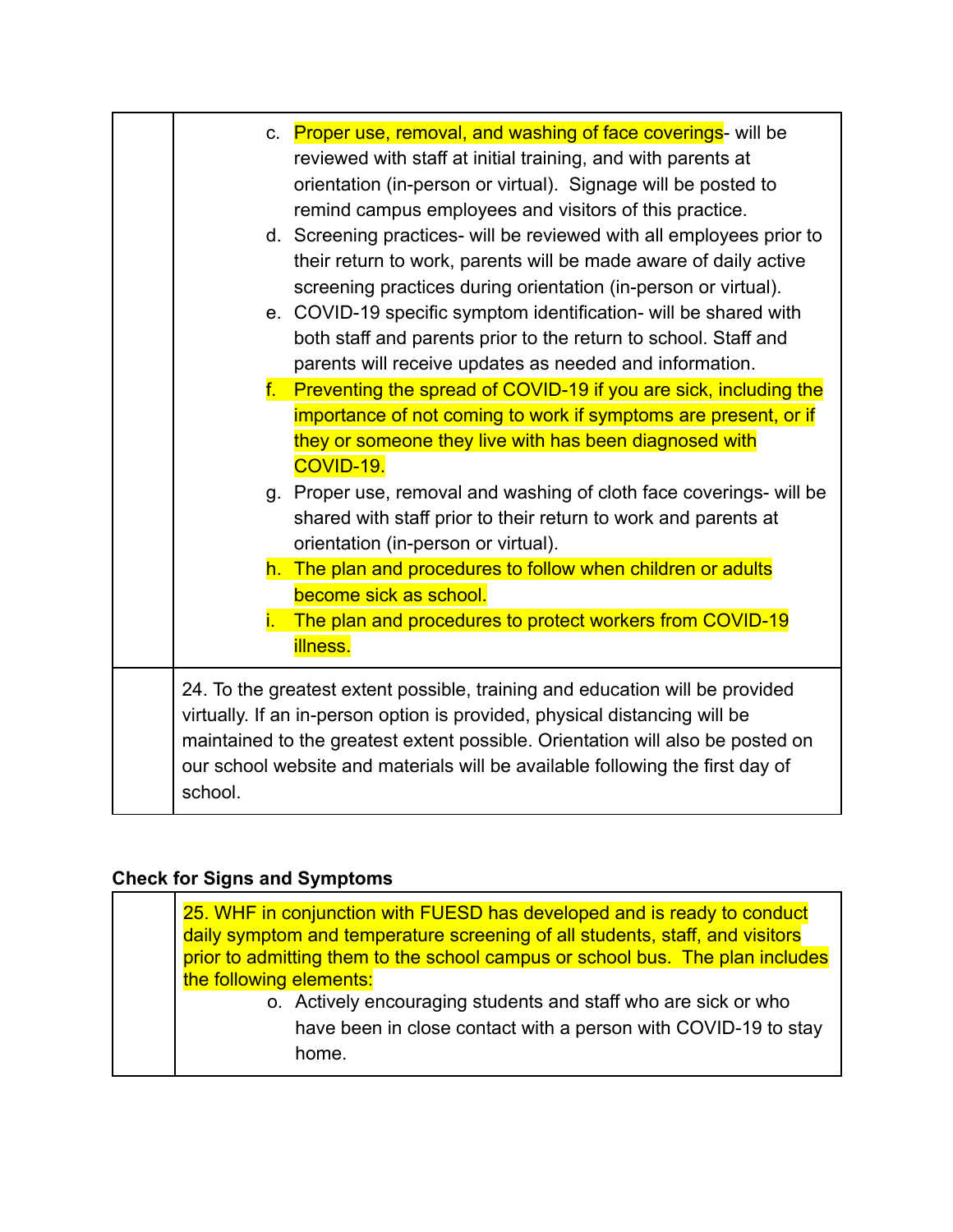- FUESD policies encourage sick staff and students to stay at home without fear or reprisal, and ensure staff, students, and students' families are aware of these policies.
- p. Temperatures will be taken with infrared no-touch thermometers.
	- Staff will be asked to temperature check at home prior to coming to work, and staff temperatures will be taken upon signing on to the shift, along with a visual wellness check. Staff reporting to work will be affirming that they have not experienced or been exposed to COVID-19 symptoms or a positive test.
- q. All individuals will be asked about COVID-19 symptoms within the last 24 hours and whether anyone in their home has had COVID-19 symptoms or a positive test.
	- WHF will provide parents with the list of screening questions to allow parents an opportunity to review the questions daily. Signage will be used at drop off to submit answers on symptoms and exposures electronically before or at student drop off prior to releasing the student to the screening area. The screener will have direct access to this information via a mobile device at the time of the students screening.
	- The procedures for parents to monitor symptoms and temperature check at home will be shared.
	- Student temperature checks will be conducted at home prior to drop off at school or going to the bus stop. If taken at school, use of a no-touch thermometer.
- r. FUESD will use the San Diego County Public Health Services (PHS) and SDCOE temperature and screening criteria. This criteria will be maintained and updated by SDCOE in consultation with PHS
	- Students and staff with fever, symptoms, or exposure to COVID-19 will be sent home in accordance to the county criteria.
- s. All staff will be trained to conduct visual wellness checks throughout the day to monitor staff and students intermittently for signs of illness.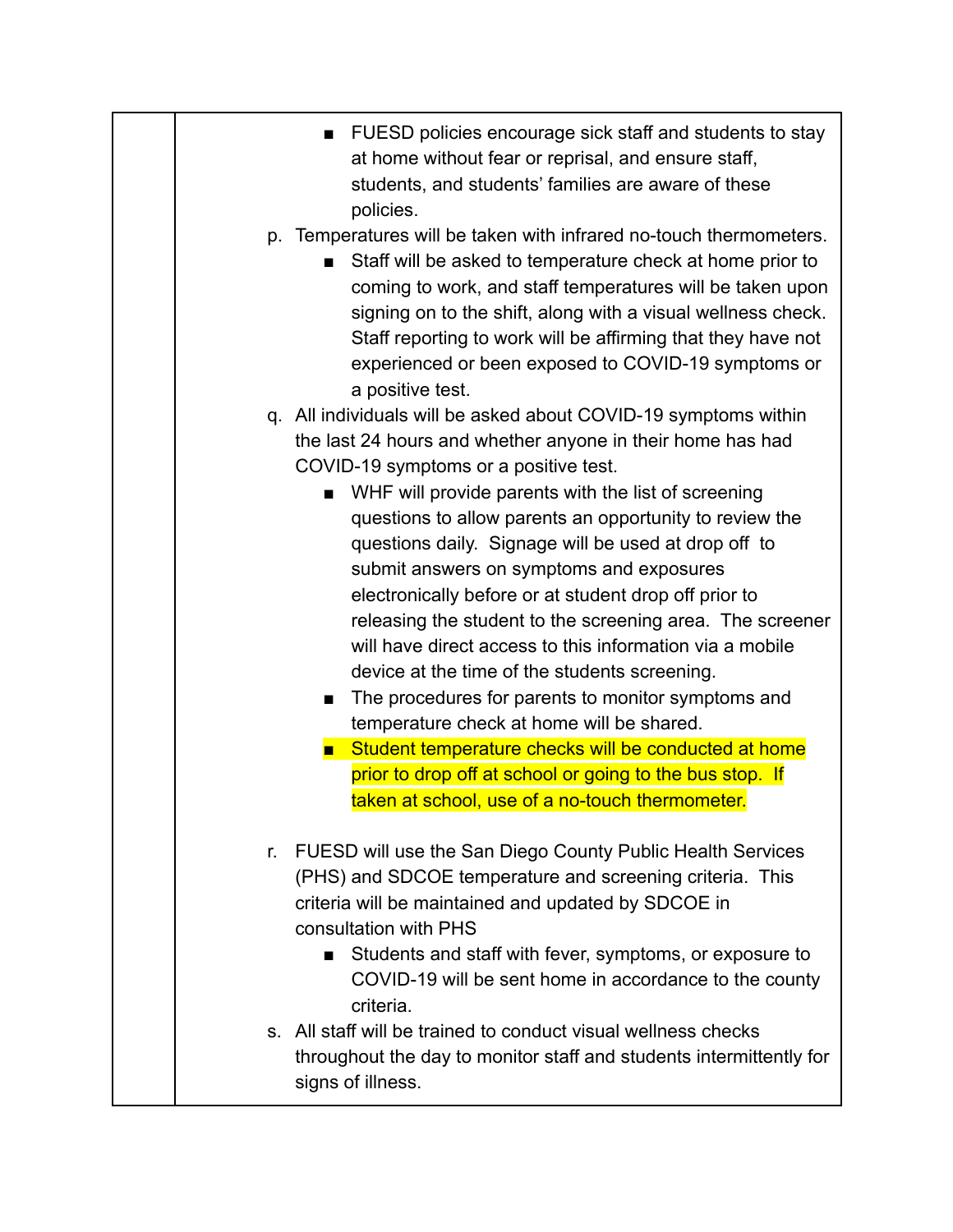| t. If a student is exhibiting symptoms of COVID-19, the health<br>technician and/or site supervisor will communicate with the<br>parent/caregiver and refer to the student's health history form<br>and/or emergency card.<br>u. Handwashing stations or hand sanitizer will be made available<br>and required for use immediately following screening. |
|---------------------------------------------------------------------------------------------------------------------------------------------------------------------------------------------------------------------------------------------------------------------------------------------------------------------------------------------------------|
| 26. FUESD and WHF have plans that describe how it will document/track<br>incidents of possible exposure and notify local health officials, staff, and<br>families immediately of any positive case of COVID-19 while maintaining<br>confidentiality as required under FERPA and state law related to privacy of<br>educational records.                 |
| 27. FUESD and WHF have developed plans to prevent discrimination against<br>students who (or whose families) were or are diagnosed with COVID-19 or<br>who are perceived to be a COVID-19 risk.                                                                                                                                                         |

## **Plan for When a Staff Member, Child or Visitor Becomes Sick**

| 28. WHF has developed a plan for responding when a staff member, child, or    |
|-------------------------------------------------------------------------------|
| visitor becomes ill. The plan describes how the school will:                  |
| a. Use a quarantine/isolation area to separate anyone who exhibits            |
| symptoms of COVID-19 (front room in office).                                  |
| b. Any student or staff exhibiting symptoms will immediately be               |
| required to wear a face covering and will be required to wait in              |
| the quarantine area until they can be picked up by their                      |
| guardian/caregiver for transport home or to a healthcare facility,            |
| as soon as is practicable.                                                    |
| Sick staff members and the student's parent/or guardian                       |
| will be advised not to return until they have met the CDC                     |
| criteria to discontinue home isolation, including 3 days                      |
| with no fever, symptoms have improved and at least 10                         |
| days since symptoms first appeared.                                           |
| c. The parent/guardian will be asked to provide a safe transport home or to a |
| healthcare facility, as soon as is practicable, when a student is exhibiting  |
| COVID-19 symptoms. If a parent needs further assistance the district will     |
| work with families individually.                                              |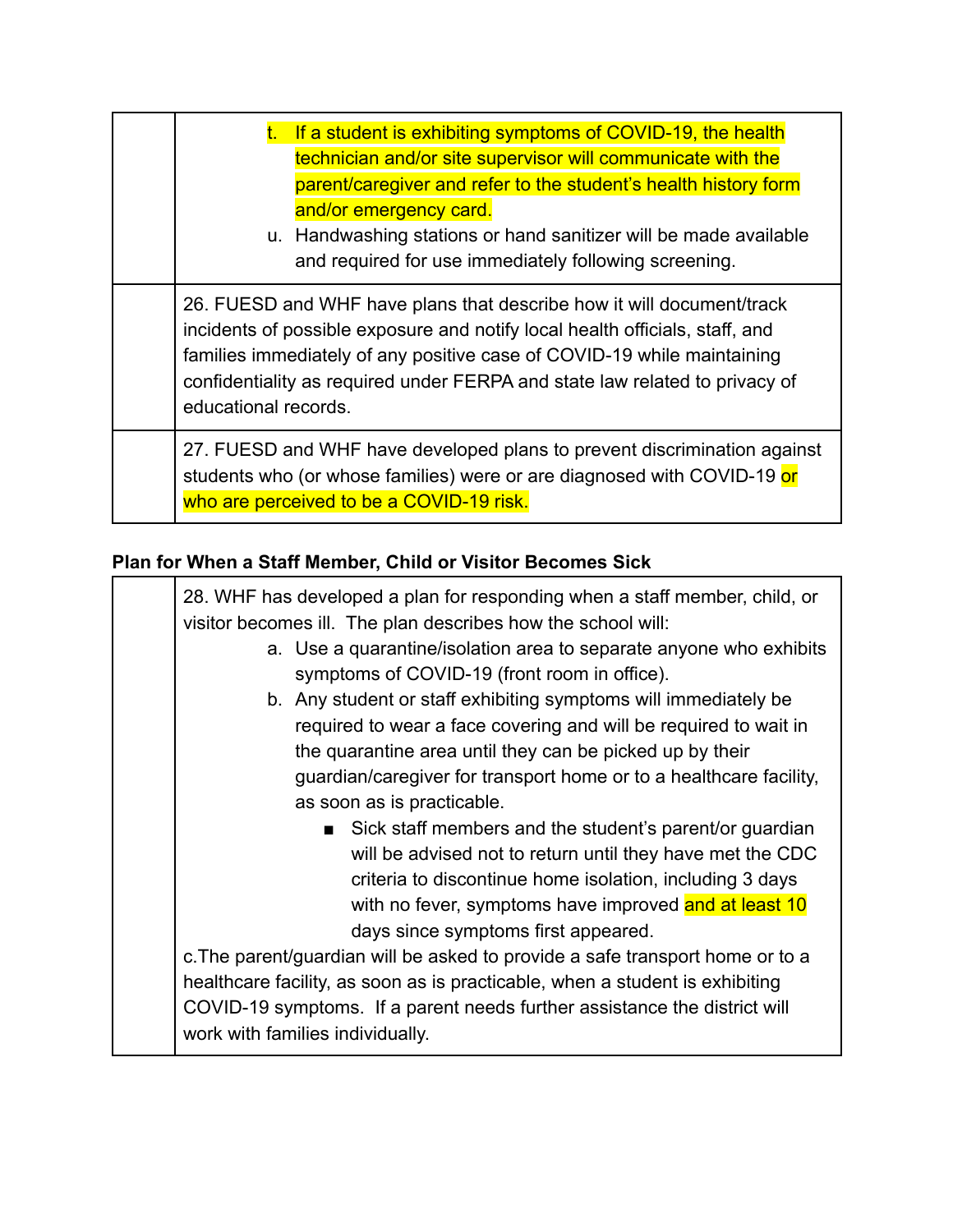| d. In cases of serious illness including persistent pain or pressure in the chest,<br>confusion, or bluish lips or face, 9-1-1 will be contacted. FUESD will seek<br>regular updates and further details regarding symptoms.                                                                                                                                                                                                                                                                                                                                                                                                                                              |
|---------------------------------------------------------------------------------------------------------------------------------------------------------------------------------------------------------------------------------------------------------------------------------------------------------------------------------------------------------------------------------------------------------------------------------------------------------------------------------------------------------------------------------------------------------------------------------------------------------------------------------------------------------------------------|
| e. FUESD will notify local health officials immediately of any positive case of                                                                                                                                                                                                                                                                                                                                                                                                                                                                                                                                                                                           |
| COVID-19, and expose staff and families as relevant while maintaining                                                                                                                                                                                                                                                                                                                                                                                                                                                                                                                                                                                                     |
| confidentiality as required by state and federal laws.                                                                                                                                                                                                                                                                                                                                                                                                                                                                                                                                                                                                                    |
| f. Once the quarantine area has been vacated by a sick individual, the area<br>will be closed off and will not be used before cleaning and disinfection has<br>occurred. In serious cases and to reduce exposure risk the space should<br>remain closed for 24 hours prior to disinfecting, if practicable. If not possible,<br>waiting as long as practicable is advised. Ensure a safe and correct<br>application of disinfectants using PPE and ventilation recommended for<br>clearing. Disinfectant products will be kept away from students and out of<br>reach of children.<br>g. The school site will ensure that students, including students with disabilities, |
| have access to instruction when out of class, as required by federal and state<br>law.                                                                                                                                                                                                                                                                                                                                                                                                                                                                                                                                                                                    |
| h. If advised by San Diego Public Health Services, FUESD will provide                                                                                                                                                                                                                                                                                                                                                                                                                                                                                                                                                                                                     |
| students, teachers, and staff from higher transmission areas, opportunities for                                                                                                                                                                                                                                                                                                                                                                                                                                                                                                                                                                                           |
| telework, virtual learning, independent study and other options as feasible to                                                                                                                                                                                                                                                                                                                                                                                                                                                                                                                                                                                            |
| reduce travel to schools in lower transmission areas and vice versa.                                                                                                                                                                                                                                                                                                                                                                                                                                                                                                                                                                                                      |
| i. FUESD will implement the necessary processes and protocols when a                                                                                                                                                                                                                                                                                                                                                                                                                                                                                                                                                                                                      |
| school has an outbreak, in accordance with CDPH guidelines.                                                                                                                                                                                                                                                                                                                                                                                                                                                                                                                                                                                                               |
| j. Following an outbreak, FUESD will investigate the COVID-19 illness and                                                                                                                                                                                                                                                                                                                                                                                                                                                                                                                                                                                                 |
| exposures and determine if any work-related factors could have contributed to                                                                                                                                                                                                                                                                                                                                                                                                                                                                                                                                                                                             |
| risk of infection, and will update protocols as needed to prevent further cases.                                                                                                                                                                                                                                                                                                                                                                                                                                                                                                                                                                                          |

## **Maintain Healthy Operations**

| 29. WHF has plans that describe how it will:                      |
|-------------------------------------------------------------------|
| a. Monitor staff absenteeism and have a roster of trained back-up |
| staff - Staff absenteeism is monitored through AESOP and          |
| appropriately trained back-up staff is assigned through this      |
| system to the school site, upon arrival at the school site        |
| additional training and protocols are reviewed with the back up   |
| staff by the site supervisor.                                     |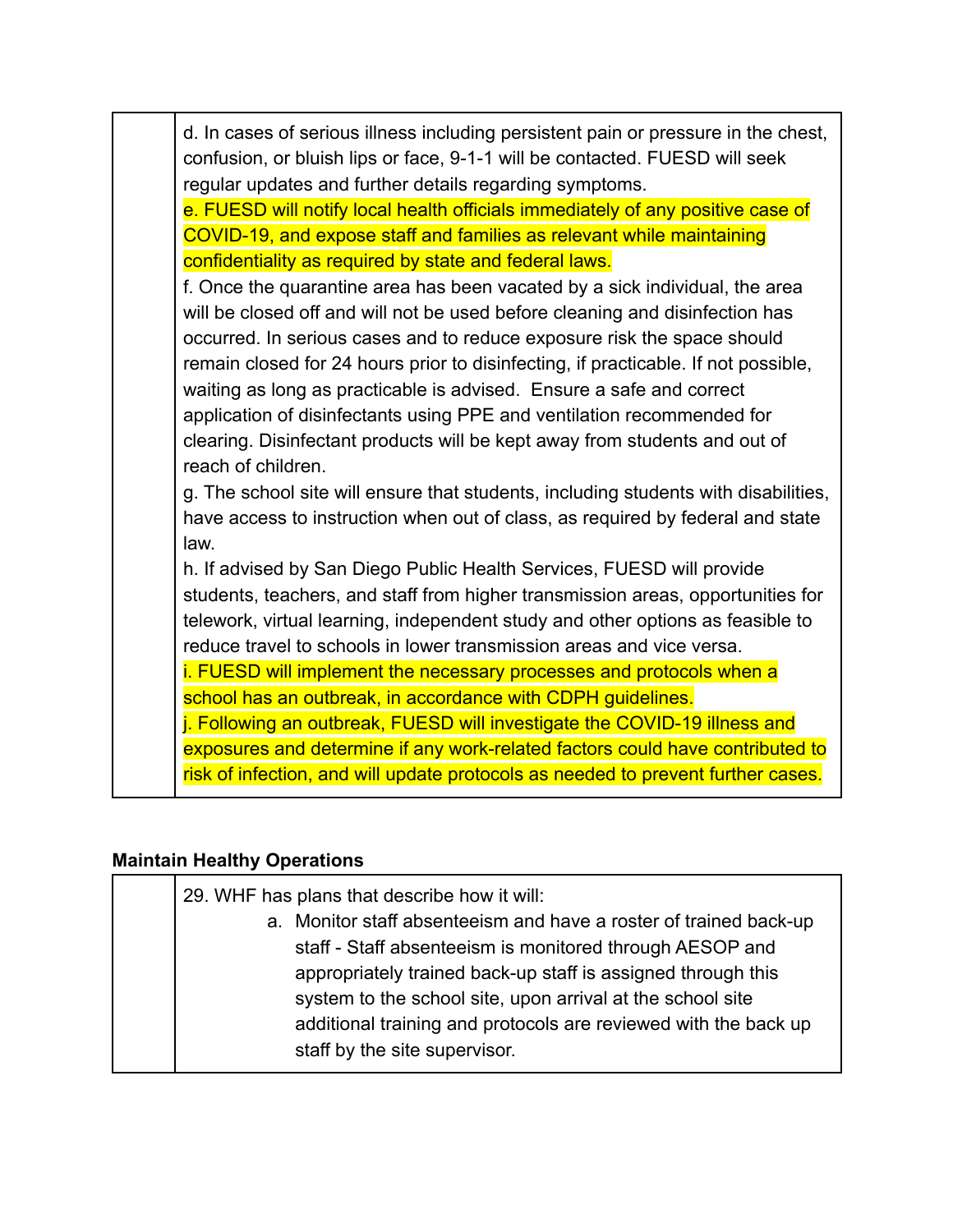|                    | b. The site administrator, or designee and the onsite health<br>technician will monitor types of illnesses and symptoms among<br>students and staff to help isolate them promptly as needed. The<br>site staff is also in regular contact with district nursing staff for<br>support and guidance regarding illness and COVID-19<br>symptoms.                                                                                                                                                                    |
|--------------------|------------------------------------------------------------------------------------------------------------------------------------------------------------------------------------------------------------------------------------------------------------------------------------------------------------------------------------------------------------------------------------------------------------------------------------------------------------------------------------------------------------------|
|                    | c. The site administrator and the health technician clerk have been<br>designated as the liaisons for responding to COVID-19<br>concerns. Employees are made aware of who they are and how<br>to contact them prior to the staff return to work. The liaisons will<br>be trained to coordinate documentation and tracking of possible<br>exposures, in order to notify the district nurses who work with<br>public health officials and then to notify staff and families in a<br>prompt and responsible manner. |
|                    | d. WHF will maintain communication systems that allow staff and<br>families to self-report symptoms and receive prompt notifications<br>of exposures and closures, while maintaining confidentiality, as<br>required by FERPA and state law related to privacy of<br>educational records.                                                                                                                                                                                                                        |
|                    | e. Local public health officials will be notified and with guidance<br>provided by the district nurses' all staff and families will<br>immediately be notified of any positive case of COVID-19 while<br>maintaining confidentiality as required by state and federal laws.<br>Parent Letter English/Spanish                                                                                                                                                                                                     |
|                    | f. Support staff and students who are at higher risk for severe                                                                                                                                                                                                                                                                                                                                                                                                                                                  |
|                    | illness or who cannot safely distance from household contacts at higher risk                                                                                                                                                                                                                                                                                                                                                                                                                                     |
|                    | will be provided with educational options such as virtual learning or                                                                                                                                                                                                                                                                                                                                                                                                                                            |
| independent study. |                                                                                                                                                                                                                                                                                                                                                                                                                                                                                                                  |

#### **Considerations for Partial or Total Closures**

30. FUESD has developed plans for the possibility of repeated closures of classes, groups, or entire facilities when persons associated with the facility or in the community become ill with COVID-19. The plans describe how the school will respond when a student, teacher, or staff member tests positive for COVID-19 and has exposed others at the school, including: a. In consultation with the local public health department, the

process for determining: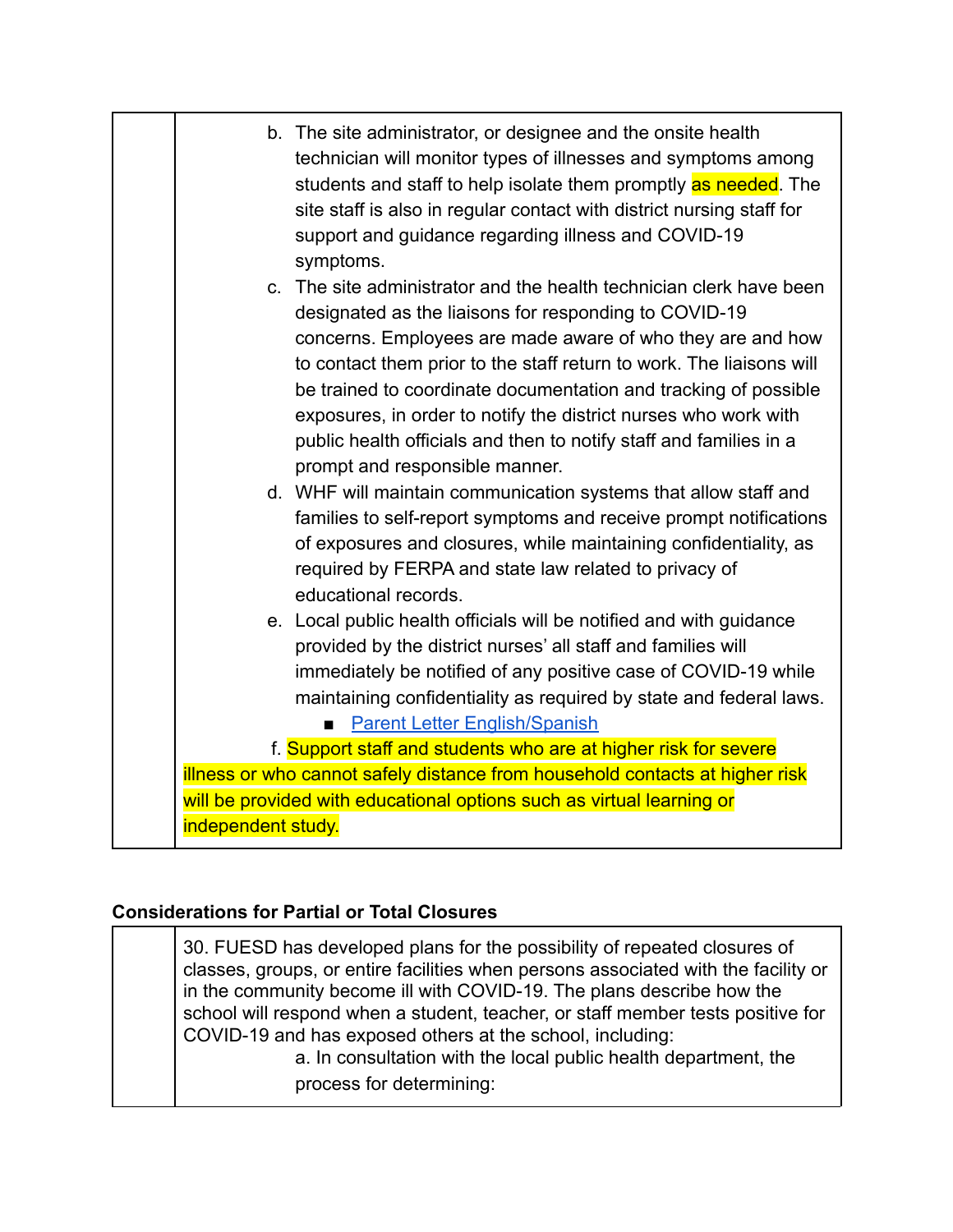| Whether total or partial closure of the school is warranted<br>and length of time necessary, based on the risk level<br>within the specific community as determined by the local<br>public health officer.<br>Identifying close contacts at the school who self-isolate at<br>home for 14 days:<br>1. From classroom, office, or activity where the<br>infected person was based<br>2. Other close contacts<br>Close off the classroom or office where the patient was<br>based and do not use these areas until after cleaning and<br>disinfection. Wait at least 24 hours if not feasible, wait for<br>at least 2 hours and as long as possible.<br>Additional areas of the school visited by the COVID-19<br>п<br>positive individual may also need to be closed temporarily<br>for cleaning and disinfection.<br>b. FUESD and WHF will implement communication plans for school closure to<br>include outreach to students, parents, teachers, staff, and the community<br>using various methods of communications, such as the district website, the<br>emergency all-call system in our student information system, Remind, and/or<br>paper letters. |
|------------------------------------------------------------------------------------------------------------------------------------------------------------------------------------------------------------------------------------------------------------------------------------------------------------------------------------------------------------------------------------------------------------------------------------------------------------------------------------------------------------------------------------------------------------------------------------------------------------------------------------------------------------------------------------------------------------------------------------------------------------------------------------------------------------------------------------------------------------------------------------------------------------------------------------------------------------------------------------------------------------------------------------------------------------------------------------------------------------------------------------------------------------|
| 31. WHF has developed a plan that describes how it will provide continuity of<br>education:<br>a. When a student is absent due to COVID-19 like symptoms or<br>exposure to someone who has tested positive for COVID-19.                                                                                                                                                                                                                                                                                                                                                                                                                                                                                                                                                                                                                                                                                                                                                                                                                                                                                                                                   |
| The school site will provide independent study plans a<br>week at a time, along with online learning resources and a<br>check-out device if needed.<br>b. During a school closure                                                                                                                                                                                                                                                                                                                                                                                                                                                                                                                                                                                                                                                                                                                                                                                                                                                                                                                                                                          |
| The school site will provide one week to monthly<br>independent study plans with a suggested daily schedule,<br>along with age appropriate online learning resources and<br>access to a check-out device if needed.                                                                                                                                                                                                                                                                                                                                                                                                                                                                                                                                                                                                                                                                                                                                                                                                                                                                                                                                        |
| 32. WHF has developed a plan that describes how it will continue nutrition<br>services:<br>a. When a student is absent due to COVID-19 like symptoms or<br>exposure to someone who has tested positive for COVID-19,                                                                                                                                                                                                                                                                                                                                                                                                                                                                                                                                                                                                                                                                                                                                                                                                                                                                                                                                       |